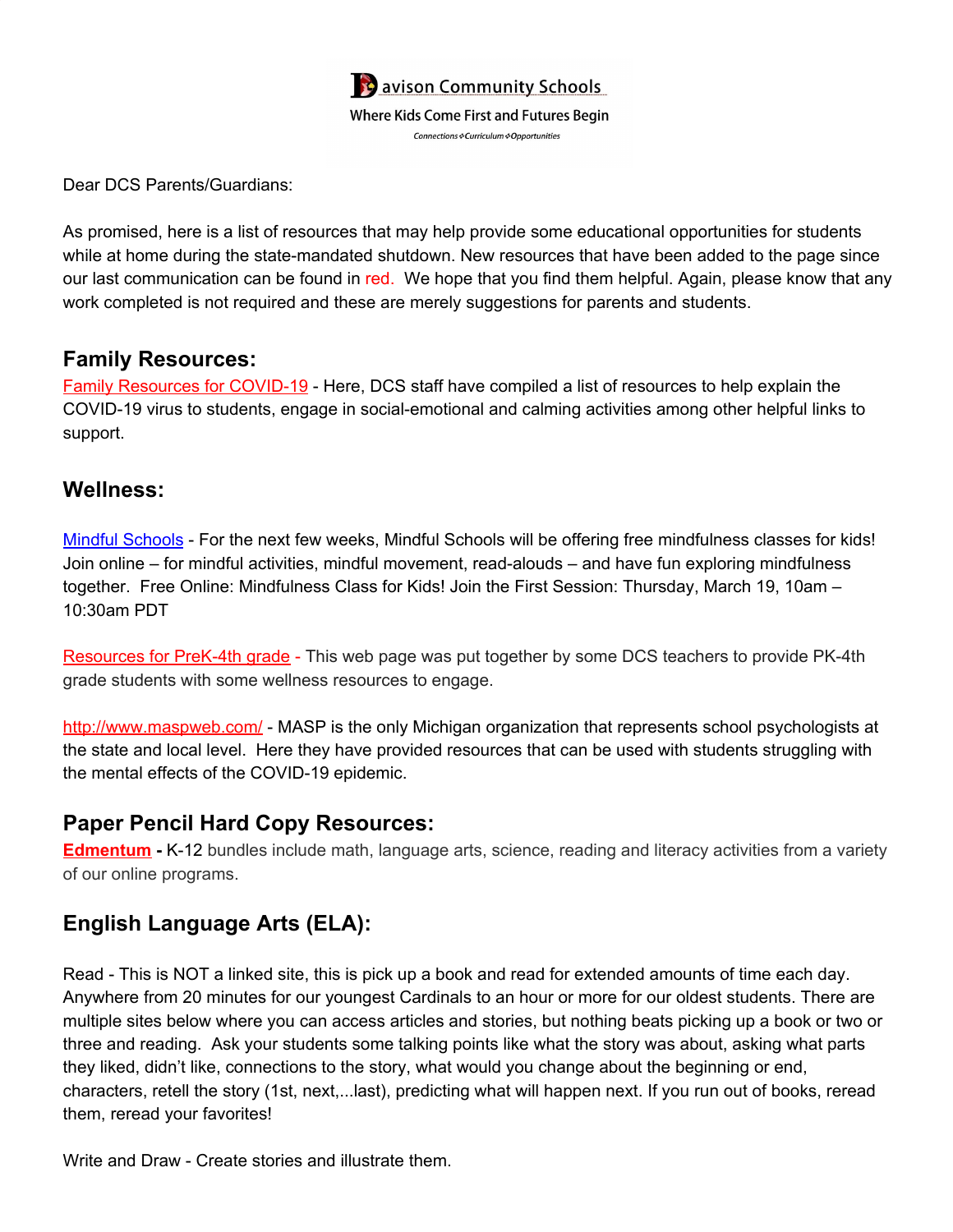ABC [Mouse](http://www.abcmouse.com/redeem) - online resource that leads students through curriculum based resources for reading, math, art, geography, and more. Enter access code: SCHOOL4638 to begin the process for signing up your student.

Just [Books](https://www.justbooksreadaloud.com/) Read Aloud - Authors read books to students.

[Ready4K](https://ready4k.parentpowered.com/) - Each week, parents and caregivers receive fun facts and easy tips on how to promote their children's development by building on existing family routines – like pointing out letters on the cereal box at breakfast, counting the number of steps as you walk to the car or bus, or making feeling faces in the mirror after you brush your teeth. In a series of randomized controlled trials, this approach has been shown to increase child development by 2 to 3 months over the course of a school year.

Raz [Kids](https://accounts.learninga-z.com/accountsweb/marketing/trial.do?campaign=rkCOVID19Trial&utm_term=Raz-Kids&utm_campaign=Virtual%20support%20for%20learning%20during%20the%20Coronavirus%20outbreak&utm_content=email&utm_source=Act-On+Software&utm_medium=email&cm_mmc=Act-On%20Software-_-email-_-Virtual%20support%20for%20learning%20during%20the%20Coronavirus%20outbreak-_-Raz-Kids) - (K- 4) is a free digital resource that provides a library of differentiated books students can use to practice reading wherever they are (Internet connection required).

[Headsprout](https://enews.learninga-z.com/acton/ct/18387/s-18e55-2003/Bct/q-196af/l-0089:66dec3/ct3_1/1?sid=TV2%3Aipwd4NmYo) - (K-5) is an online K–5 reading program that adapts to the needs of the individual student. It is self-paced, which makes it ideal for at-home practice.

[Starfall](https://www.starfall.com/h/) - (PK-3) a free public service to teach children to read. Since then it has expanded to include language arts and mathematics for PK-3rd grades. Starfall emphasizes phonemic awareness, systematic sequential phonics, and common sight words in conjunction with audiovisual interactivity.

[Scholastic](https://classroommagazines.scholastic.com/support/learnathome.html) - (K-6+) This free resource provides your children with 20<sup>\*</sup> days of exciting articles and stories, videos, and fun learning challenges. Children can complete them anytime, in any order. They can work on their own or together with you and your family.

Khan [Academy](https://learn.khanacademy.org/khan-academy-kids/) Kids - (ages 2-7) - A personalized learning path dynamically adapts, ensuring each child is presented with activities, books, educational videos, and creative lessons that allow them to learn at their own pace, creating an individualized experience for every learner.

Khan [Academy](https://www.khanacademy.org/) - (2-8 reading) Created by experts, Khan Academy's library of trusted, standards-aligned practice and lessons covers math K-12 through early college, grammar, science, history, AP®, SAT®, and more. It's all free for learners and teachers.

#### **Math:**

ABC [Mouse](http://www.abcmouse.com/redeem) - (PK - 2nd) An online platform resource that leads students through curriculum based resources for reading, math, art, geography, and more. Enter access code: SCHOOL4638 to begin the process for signing up your student.

[Everyday](https://connected.mcgraw-hill.com/connected/pictorialLoginSchool.do?code=y4i4) Math 4.0 - (K-6) The current K-6 Math resource of Davison Community Schools. This link takes you to the login page and the "District Logins" document linked below will provide you with a login and password specific to your K through 6 grade student should they not already have one. Additionally linked below are Quick Start Guides to help in the process. Her students can engage in many of the same games and activities that they would during a traditional lesson.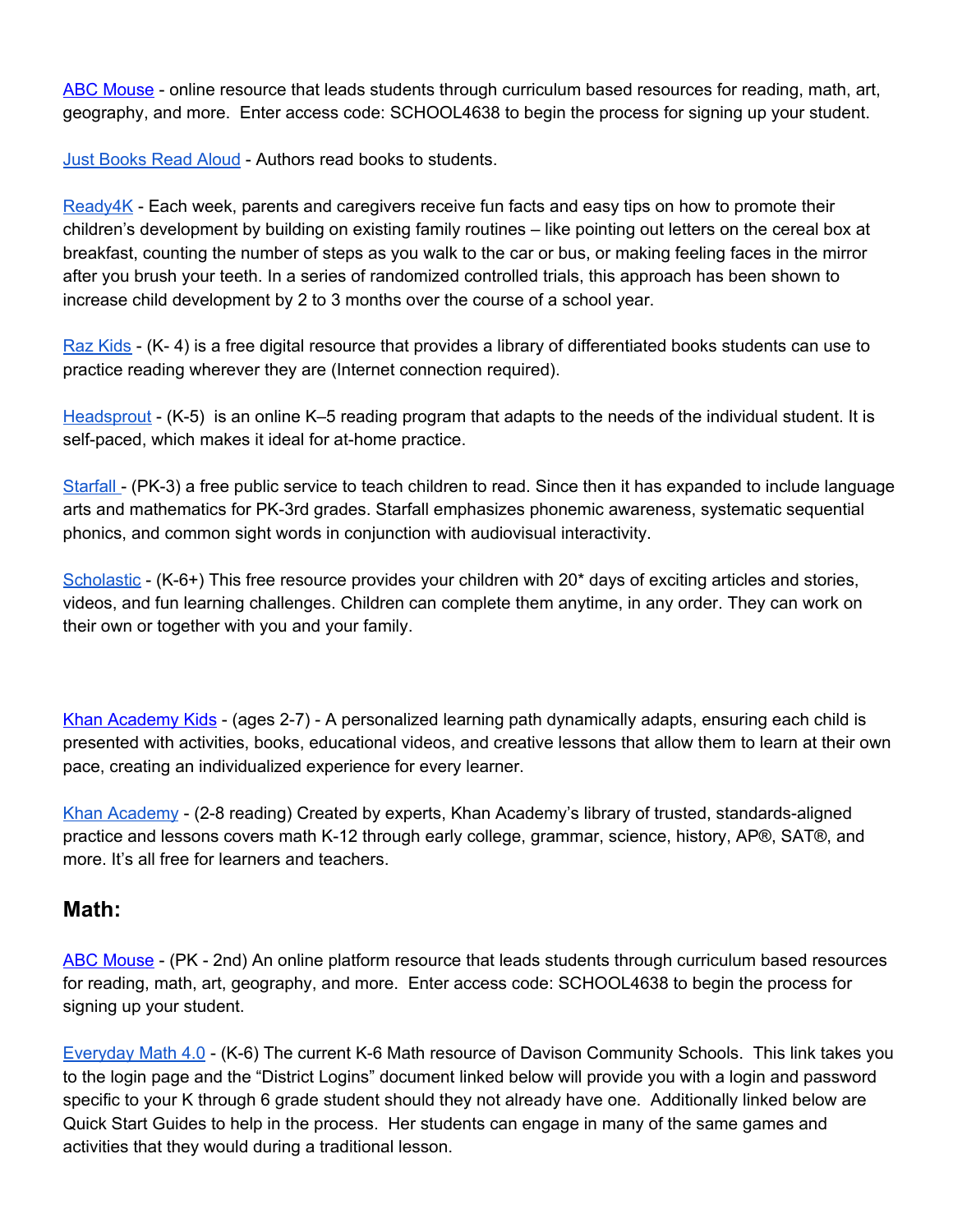- [District](https://docs.google.com/document/d/13P_k1KYg-arwDKSRXG0sQGXAFJCGV9dsR6h4HqRI3SA/edit?usp=sharing) Logins
- [Everyday](https://drive.google.com/file/d/1PzfucskP9XYlNBHa9_tTHpEYVUy3_QHu/view?usp=sharing) Math 4.0 Student Quick Start Guide Grades K-2
- [Everyday](https://drive.google.com/file/d/1zv6XXLx2LEqx1pg46FZbg9o1NRgr-kcZ/view?usp=sharing) Math 4.0 Student Quick Start Guide Grades 3-6

[SumDog](https://www.sumdog.com/parent/sign_up) - (K - 8) Online platform resource that leads students through math, spelling and grammar practice in a game-like format. The program adapts and customizes your students' experience as it progresses through the standards for your students level.

Khan [Academy](https://www.khanacademy.org/) - (PK-12 all math) Created by experts, Khan Academy's library of trusted, standards-aligned practice and lessons covers math K-12 through early college, grammar, science, history, AP®, SAT®, and more. It's all free for learners and teachers.

#### **Science:**

[CK-12](https://www.ck12.org/student/) - (PK-12) Each lesson has a reading passage, videos, optional review questions, and self-graded practice questions. Used for science, math, and social studies.

Mystery [Science](https://mysteryscience.com/school-closure-planning) - (K-5) This is the current science program for our K-5 students and will provide lessons and activities that they can engage in.

[Ranger](https://rangerrick.org/category/activities/outdoor-activities/) Rick - (early Elem) Reading resource with online tools as well that provide students with reading passages and activities related to all types of science questions and inquiries. This site contains outdoor explorations for students to engage in at home.

Khan [Academy](https://www.khanacademy.org/) - (9-12) Created by experts, Khan Academy's library of trusted, standards-aligned practice and lessons covers math K-12 through early college, grammar, science, history, AP®, SAT®, and more. It's all free for learners and teachers.

[PBSkids.org](http://pbskids.org/) - (K-4) Activities, games, and videos for students

[Science](http://www.sciencekids.co.nz/gamesactivities.html) Kids - On this website, students can find experiments, games, videos, and lessons to help them better understand science and technology subjects.

National [Geographic](https://kids.nationalgeographic.com/) Kids - (K-6) Games, Videos, and Articles about science and social studies.

MSU Extension: 4H Science and [Engineering](https://www.canr.msu.edu/news/84-easy-science-lessons-you-can-do-at-home) - 84 easy science lessons you can do at home Are you a teacher or parent trying to find some lessons that could be done at home? Try one of these 84 science activities using supplies you probably already have around the house.

Teach [Engineering](https://www.teachengineering.org/) - (K-12 STEM) Free, K-12, NGSS standards-aligned STEM lessons and hands-on activities for teaching elementary, middle and high school science, engineering design and activities, maker challenges, and more for teaching science, engineering, and math.

## **Social Studies**: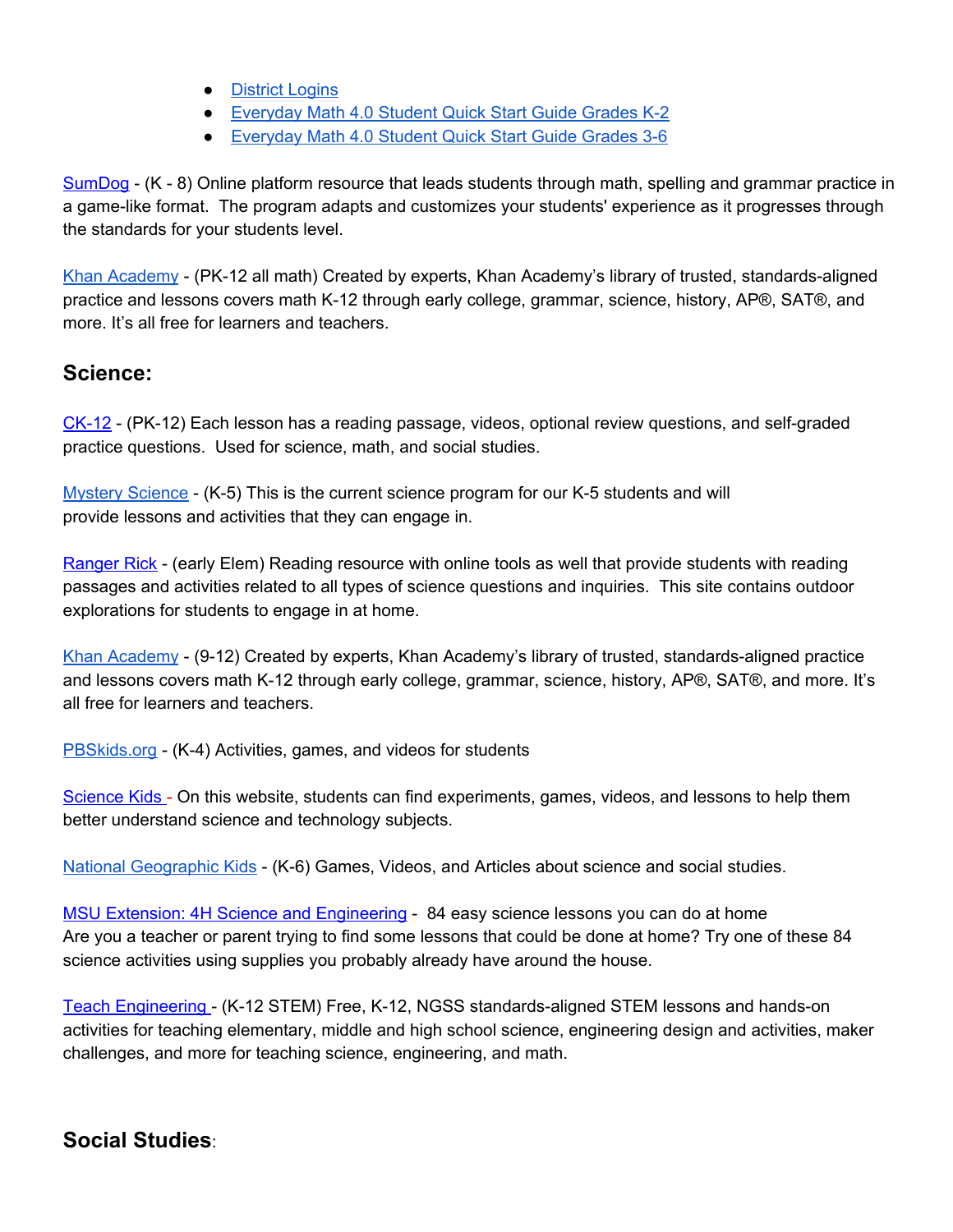[CK-12](https://www.ck12.org/student/) - (PK-12) Each lesson has a reading passage, videos, optional review questions, and self-graded practice questions. Used for science, math, and social studies.

[PBSkids.org](http://pbskids.org/) - (K-4) Activities, games and videos for students

National [Geographic](https://kids.nationalgeographic.com/) Kids - (K-6) Games, Videos, and Articles about science and social studies.

[I-Civics](https://www.icivics.org/) - (3-12) Online games that help teach civics and students' role in society.

Liberty's Kids [YouTube](https://www.youtube.com/watch?v=0ng5oJ1FB8U) Series (5-8) - YouTube series that takes students through historical experiences. Subscribe for

Khan [Academy](https://www.khanacademy.org/) - (9-12) Created by experts, Khan Academy's library of trusted, standards-aligned practice and lessons covers math K-12 through early college, grammar, science, history, AP®, SAT®, and more. It's all free for learners and teachers.

### **STEM:**

[Code.org](http://code.org/) - (K-12) Code.org® is a nonprofit dedicated to expanding access to computer science in schools and increasing participation by women and underrepresented youth. This site will provide students with the opportunity to learn coding and programming skills.

[Typing](https://www.typingclub.com/) Club - (K-8) Online resource to help students improve their typing ability.

Khan [Academy](https://www.khanacademy.org/) - (K-12; programming, code and animation) Created by experts, Khan Academy's library of trusted, standards-aligned practice and lessons covers math K-12 through early college, grammar, science, history, AP®, SAT®, and more. It's all free for learners and teachers.

#### **Music:**

[Teoria](https://www.teoria.com/en/tutorials/) - (K-12) Teoria has a wide range of in-depth music theory lessons and exercises to help with reading notes & rhythms or understanding intervals, chords and scales. This site has everything from beginning music theory to advanced college-level harmony analysis.

[SmartMusic](https://www.smartmusic.com/) - (K-12) This is a subscription app (with a free trial) that listens to students play music (including most orchestra and band music and method books) and it helps students identify incorrect notes or rhythms among many other helpful features. It also allows students to play their parts along with the other parts of their ensemble being played in their headphones or earphones. Our teachers that are using this have created login instructions for their students to use, and communicated them to the students, should they desire to take part in this resource.

## **Foreign Language:**